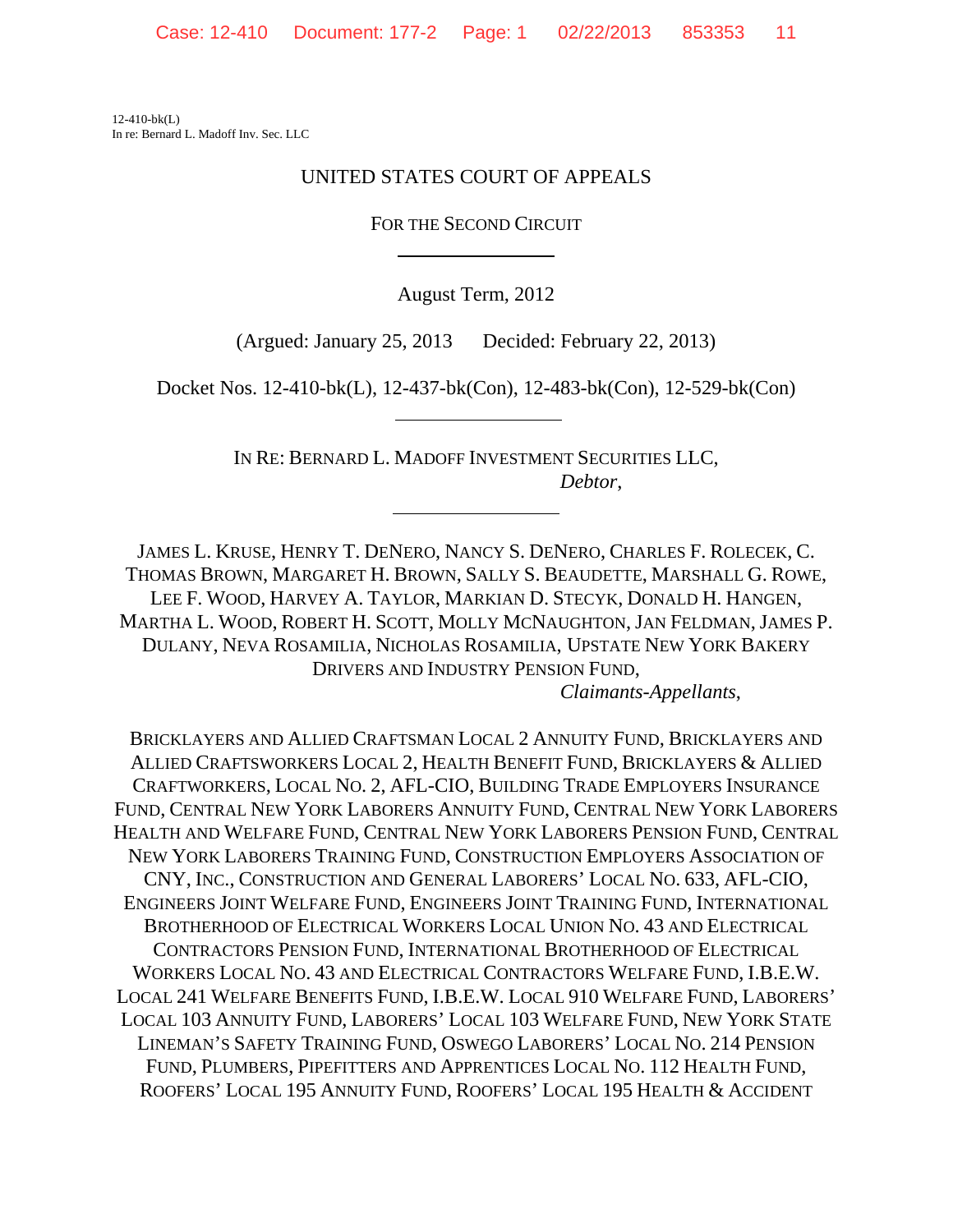FUND, SYRACUSE BUILDERS EXCHANGE, INC. /CEA PENSION PLAN, SERVICE EMPLOYEES BENEFIT FUND, SERVICE EMPLOYEES BENEFIT FUND OF UPSTATE NEW YORK, S.E.I.U. LOCAL 200 UNITED, AFL-CIO, SYRABEX, INC., SYRACUSE BUILDERS EXCHANGE, INC., U.A. LOCAL 73, PLUMBERS & FITTERS, AFL-CIO, LOCAL 73 RETIREMENT FUND, UPSTATE UNION HEALTH AND WELFARE FUND, *Claimants*,

*—*v.—

SECURITIES INVESTOR PROTECTION CORPORATION, IRVING H. PICARD, *Appellees*,

> SECURITIES AND EXCHANGE COMMISSION, *Intervenor*. \*

> > $\_$

Before:

LEVAL, RAGGI, and LIVINGSTON, *Circuit Judges*.

 $\_$ 

Appeal from a judgment of the United States District Court for the Southern District of New York (Denise L. Cote, *Judge*; Burton R. Lifland, *Bankruptcy Judge*), affirming the bankruptcy court's order affirming Trustee Irving H. Picard's denial of appellants' claims against Bernard L. Madoff Investment Securities LLC ("BLMIS") under the Securities Investor Protection Act ("SIPA"), 15 U.S.C. § 78aaa et seq., because appellants do not qualify as BLMIS "customers" under SIPA, see id. § 78lll(2).

AFFIRMED.

<sup>\*</sup> The Clerk of Court is directed to amend the official caption as shown above.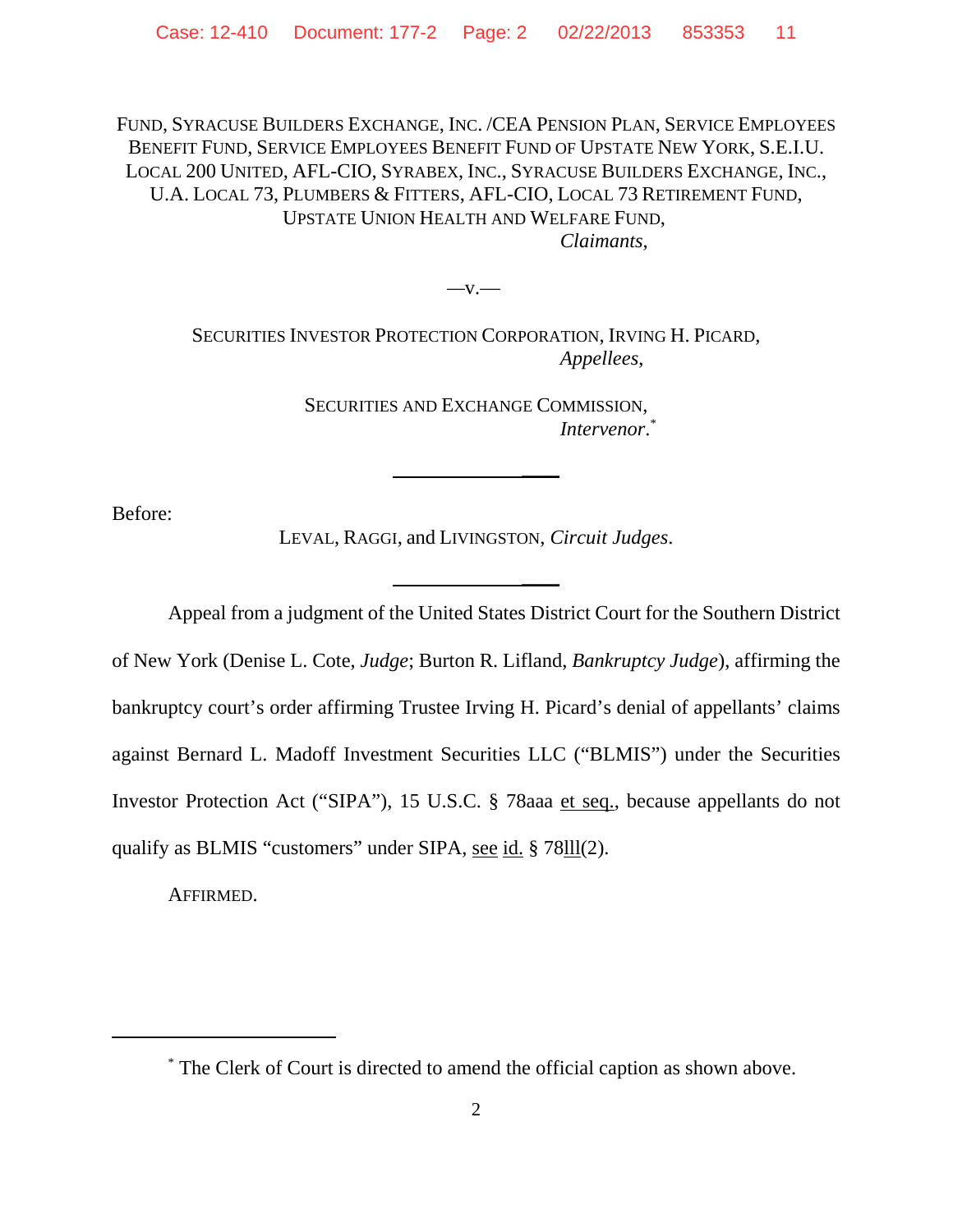- WILLIAM L. CHAPMAN, Orr & Reno, P.A., Concord, New Hampshire, *for Appellants James L. Kruse, Henry T. DeNero, Nancy S. DeNero, Charles F. Rolecek, C. Thomas Brown, Margaret H. Brown, Sally S. Beaudette, Marshall G. Rowe, Lee F. Wood, Harvey A. Taylor, Markian D. Stecyk, Donald H. Hangen, Martha L. Wood, Robert H. Scott, Molly McNaughton, Jan Feldman, and James P. Dulany*.
- CHRISTOPHER H. LAROSA (Josephine Wang, Kevin H. Bell, *on the brief*), *for Appellee Securities Investor Protection Corporation*, Washington, D.C.
- DAVID J. SHEEHAN (Jorian L. Rose, Thomas D. Warren, Wendy J. Gibson, Seanna R. Brown, Bik Cheema, *on the brief*), Baker & Hostetler LLP, New York, New York, *for Appellee Irving H. Picard*.
- MICHAEL L.POST (Mark D. Cahn, Michael A. Conley, Jacob H. Stillman, John W. Avery, *on the brief*), *for Intervenor Securities and Exchange Commission*, Washington, D.C.
- Helen Davis Chaitman, Becker & Poliakoff, LLP, New York, New York, *for Appellants Neva Rosamilia and Nicholas Rosamilia*.
- Mark I. Silberblatt, Bisceglie & De Marco, LLC, Woodland Park, New Jersey, *for Appellant Upstate New York Bakery Drivers and Industry Pension Fund*.

REENA RAGGI, *Circuit Judge*:

Appellants are investors who lost money in the multi-billion dollar Ponzi scheme perpetrated by Bernard L. Madoff Investment Securities LLC ("BLMIS"). They here appeal from a judgment of the United States District Court for the Southern District of New York (Denise L. Cote, *Judge*) entered on January 6, 2012, which affirmed a June 28, 2011 order of the bankruptcy court for the same district (Burton R. Lifland, *Bankruptcy Judge*), affirming Trustee Irving H. Picard's denial of appellants' claims against BLMIS under the Securities Investor Protection Act ("SIPA"), 15 U.S.C. § 78aaa et seq., based on the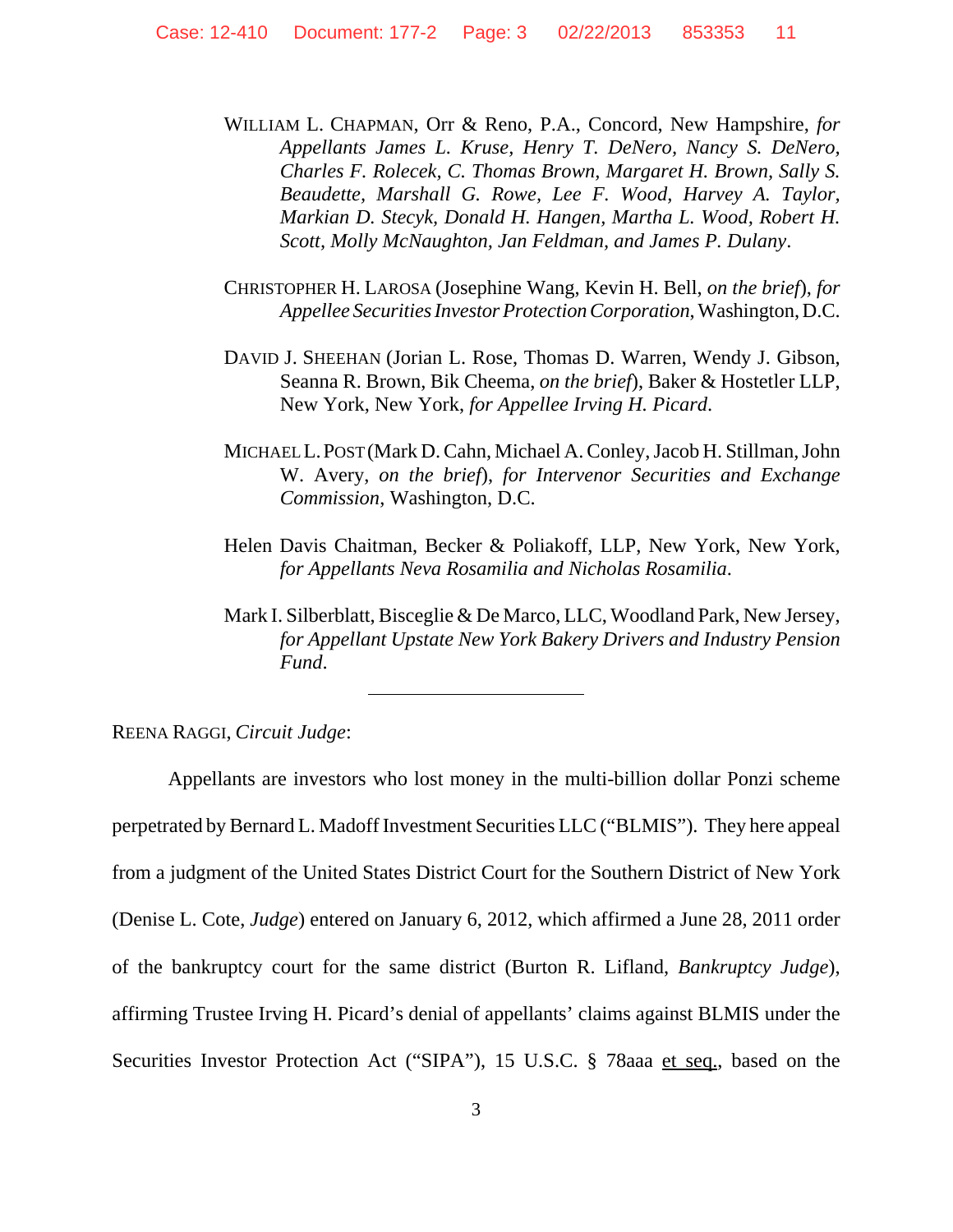Trustee's determination that appellants do not qualify as BLMIS "customers" under SIPA,

see id. § 78 $11(2)$ .<sup>1</sup>

<sup>1</sup> Pursuant to a stipulation under Fed. R. App. P. 42, the appeals of the following appellants were dismissed with prejudice by order dated January 17, 2013: Bricklayers and Allied Craftsman Local 2 Annuity Fund; Bricklayers and Allied Craftsworkers Local 2, Health Benefit Fund; Bricklayers & Allied Craftworkers, Local No. 2, AFL-CIO; Building Trade Employers Insurance Fund; Central New York Laborers Annuity Fund; Central New York Laborers Health and Welfare Fund; Central New York Laborers Pension Fund; Central New York Laborers Training Fund; Construction Employers Association of CNY, Inc.; Construction and General Laborers' Local No. 633, AFL-CIO; Engineers Joint Welfare Fund; Engineers Joint Training Fund; International Brotherhood of Electrical Workers Local Union No. 43 and Electrical Contractors Pension Fund; International Brotherhood of Electrical Workers Local No. 43 and Electrical Contractors Welfare Fund; I.B.E.W. Local 241 Welfare Benefits Fund; I.B.E.W. Local 910 Welfare Fund; Laborers' Local 103 Annuity Fund; Laborers' Local 103 Welfare Fund; New York State Lineman's Safety Training Fund; Oswego Laborers' Local No. 214 Pension Fund; Plumbers, Pipefitters and Apprentices Local No. 112 Health Fund; Roofers' Local 195 Annuity Fund; Roofers' Local 195 Health & Accident Fund; Syracuse Builders Exchange, Inc. /CEA Pension Plan; Service Employees Benefit Fund; Service Employees Benefit Fund of Upstate New York; S.E.I.U. Local 200 United, AFL-CIO; Syrabex, Inc.; Syracuse Builders Exchange, Inc.; U.A. Local 73, Plumbers & Fitters, AFL-CIO; Local 73 Retirement Fund; and Upstate Union Health and Welfare Fund. Thus, these parties are not before us.

The parties agree that the challenged bankruptcy court order and ensuing district court judgment did not apply to (1) appellants Neva and Nicholas Rosamilia, who did not invest in the sixteen hedge funds at issue in those decisions; and (2) appellant Upstate New York Bakery Drivers and Industry Pension Fund, because its claims involve the Employment Retirement Income Security Act of 1974 ("ERISA"), 29 U.S.C. § 1001 et seq. See SIPC v. Bernard L. Madoff Inv. Sec. LLC (In re Bernard L. Madoff), 454 B.R. 285, 291 n.7 (Bankr. S.D.N.Y. 2011) (limiting scope of bankruptcy court order); Transcript of Hearing re: Trustee's Motion for an Order to Affirm Trustee's Determinations Denying Claims of Claimants Without BLMIS Accounts in Their Names, Namely, Investors in Feeder Funds at 51, SIPC v. Bernard L. Madoff Inv. Sec. LLC (In re Bernard L. Madoff), 454 B.R. 285 (Bankr. S.D.N.Y. 2011) (No. 95-88888-brl) (stating that ERISA-related claims had been "carved out by agreement"). We therefore dismiss these parties' appeals for lack of jurisdiction. See 28 U.S.C. §§ 158(d)(1), 1291; Quigley Co. v. Law Offices of Peter G. Angelos (In re Quigley Co.), 676 F.3d 45, 51 (2d Cir. 2012) ("[W]e regard as final orders that finally dispose of discrete disputes within the larger [bankruptcy] case." (internal quotation marks omitted)).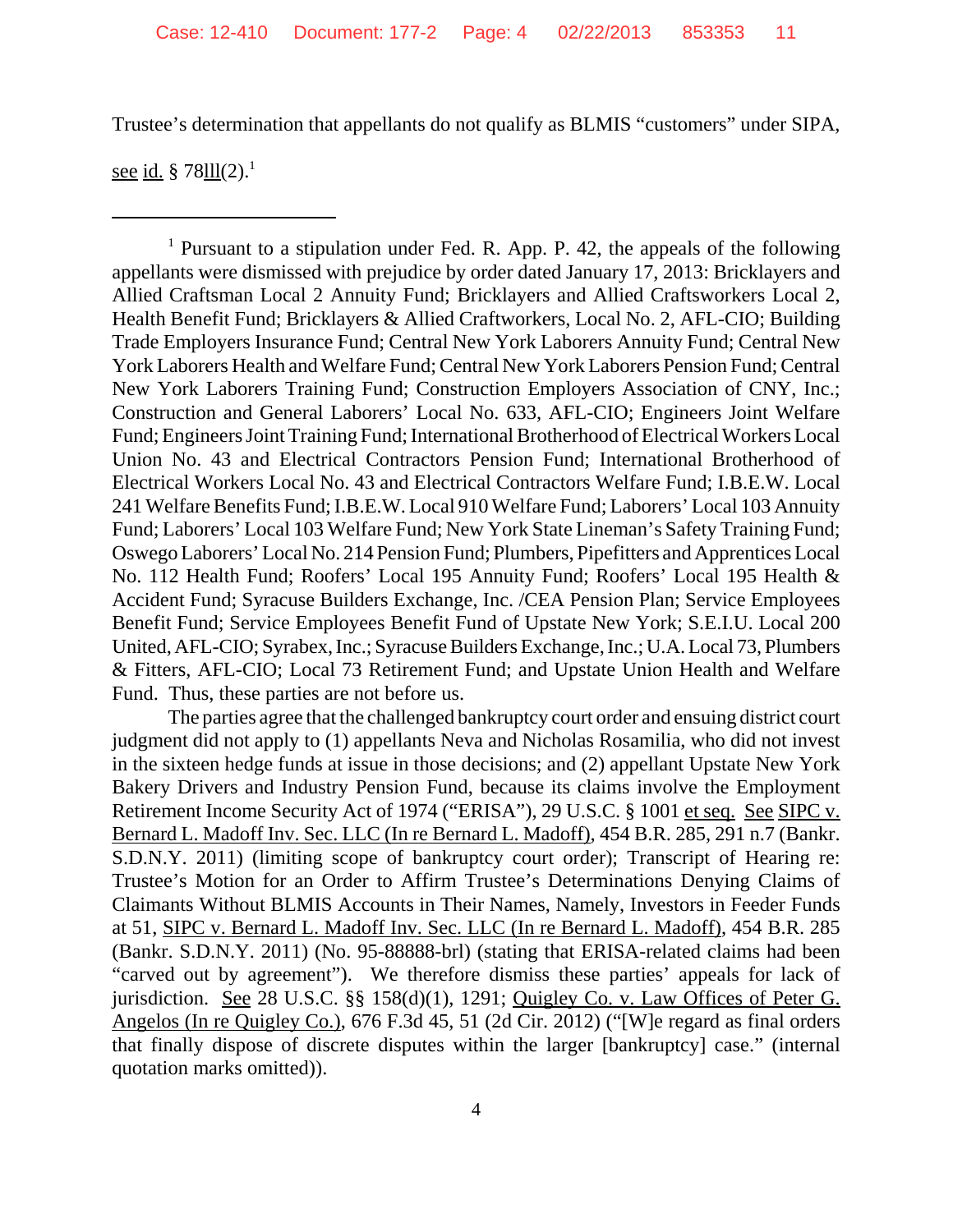## **I. Background**

The record demonstrates that none of the appellants remaining on this appeal invested directly with BLMIS.<sup>2</sup> Rather, they invested in two limited partnerships, Spectrum Select, L.P., and Spectrum Select II, L.P. ("Spectrum Funds"), which in turn invested in two hedge funds, Rye Select Broad Market Fund, L.P., and Rye Select Broad Market Prime Fund, L.P. ("Feeder Funds"), which were organized as limited partnerships under Delaware law. Through various explanatory material, including offering memoranda, the Feeder Funds advised investors who purchased interests in the funds that the investors yielded exclusive control over investment decisions to the funds. The Feeder Funds invested the pooled capital obtained from their investors with BLMIS through securities accounts maintained only in the funds' names. The Feeder Funds made deposits to and withdrawals from their BLMIS accounts, and they received account documentation, including account statements and trade confirmations, from BLMIS. As investors in the Spectrum Funds that invested in the Feeder Funds, appellants had no direct financial dealings with BLMIS, and no account information in BLMIS records identified them as BLMIS investors.

In these circumstances, the Trustee, the bankruptcy court, and the district court each concluded that appellants could not pursue SIPA claims distinct from those of the Feeder Funds because appellants were not themselves BLMIS "customers." See SIPC v. Bernard

<sup>&</sup>lt;sup>2</sup> The remaining appellants are James L. Kruse, Henry T. DeNero, Nancy S. DeNero, Charles F. Rolecek, C. Thomas Brown, Margaret H. Brown, Sally S. Beaudette, Marshall G. Rowe, Lee F. Wood, Harvey A. Taylor, Markian D. Stecyk, Donald H. Hangen, Martha L. Wood, Robert H. Scott, Molly McNaughton, Jan Feldman, and James P. Dulany.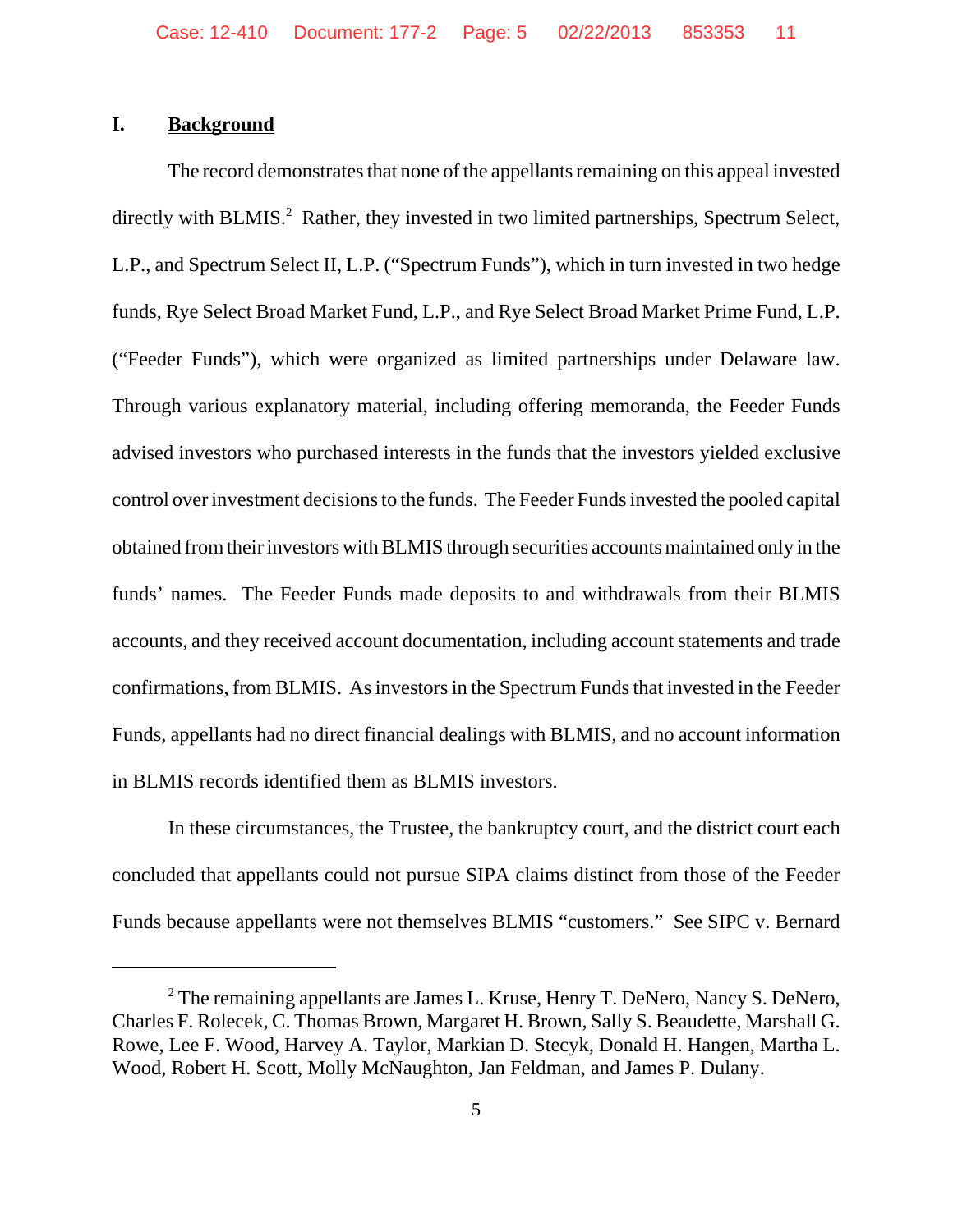L. Madoff Inv. Sec. LLC (In re Bernard L. Madoff), 454 B.R. 285, 295 (Bankr. S.D.N.Y. 2011) (stating that, because appellants "purchased ownership interests in the Feeder Funds themselves, thereby investing in, and not through, the Feeder Funds," they did not "have a claim on account of a securities account with BLMIS," could not "establish that they entrusted cash or securities with BLMIS for the purpose of trading or investing in securities," and therefore lacked "the type of fiduciary relationship with the debtor that characterizes customers in general" (emphasis in original; internal quotation marks omitted)); accord Aozora Bank Ltd. v. SIPC (In re Bernard L. Madoff Inv. Sec., LLC), 480 B.R. 117, 121–29 (S.D.N.Y. 2012).

Appellants' timely appeal followed.

## **II. Discussion**

Appellants' interest in being recognized as BLMIS "customers" distinct from the Feeder Funds is obvious. To the extent BLMIS's assets are insufficient to compensate "customers" for their investment losses, each recognized "customer" can seek to have its remaining losses compensated by the Securities Investor Protection Corporation ("SIPC")—subject to a cap of \$500,000 per "customer"—out of a special fund capitalized by the general brokerage community. See 15 U.S.C. §§ 78ddd, 78fff-3; Stafford v. Giddens (In re New Times Sec. Servs., Inc.), 463 F.3d 125, 127 (2d Cir. 2006). Thus, should appellants be recognized as BLMIS "customers" in their own right, each would be entitled to seek up to \$500,000 in uncompensated losses. But if only the Feeder Funds are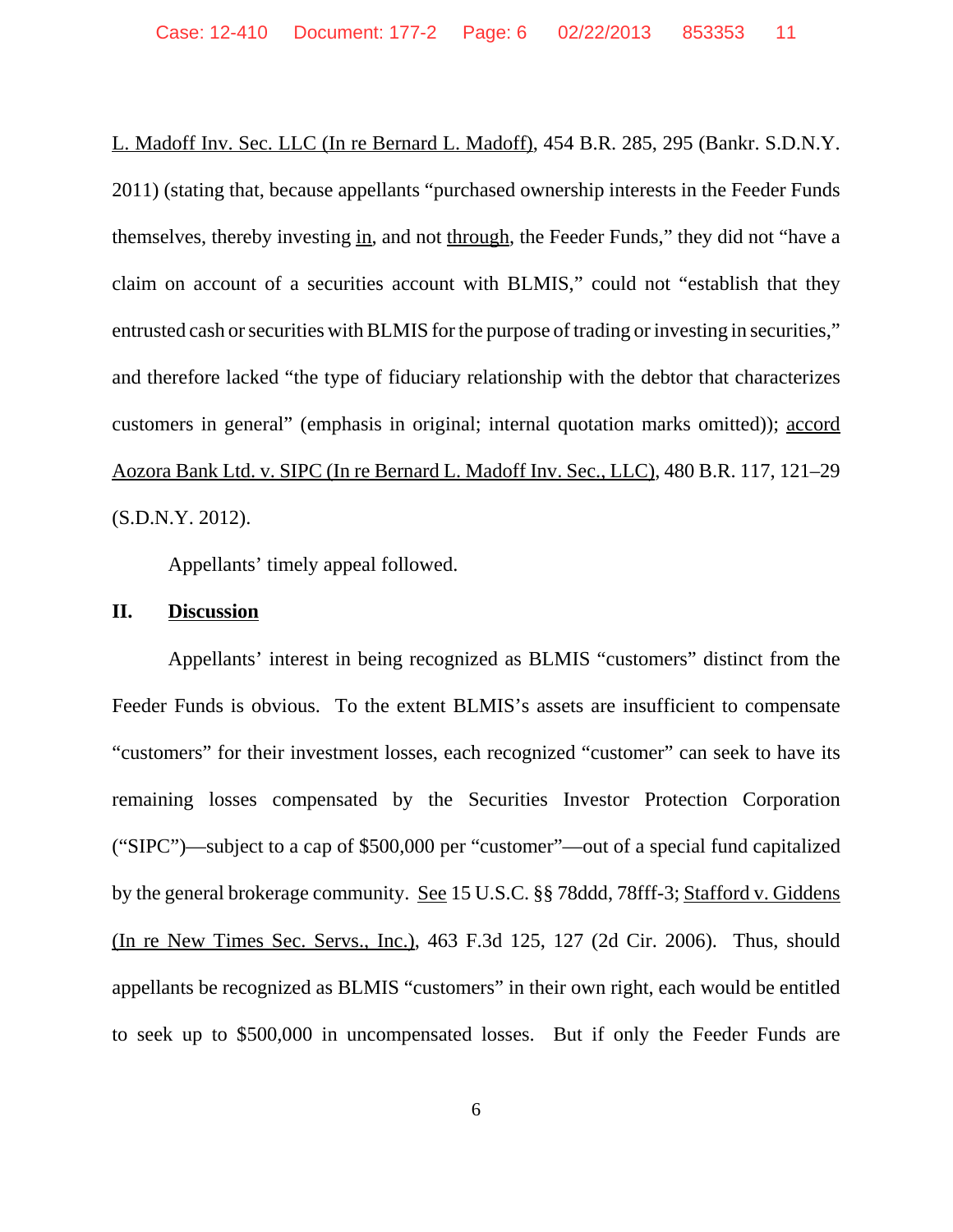recognized as "customers," their SIPC recovery would be capped at \$500,000, from which their investors, such as the Spectrum Funds, could recover only a fraction for distribution in even smaller amounts to their own investors, such as appellants.

In considering appellants' argument that they qualify as BLMIS "customers" under SIPA, we review the bankruptcy court's contrary conclusion "independently, accepting its factual findings unless clearly erroneous but reviewing its conclusions of law de novo." Midland Cogeneration Venture Ltd. P'ship v. Enron Corp. (In re Enron Corp.), 419 F.3d 115, 124 (2d Cir. 2005). On such review, we perceive no error in the bankruptcy court's decision.

SIPA defines a "customer" of a debtor as follows:

[A]ny person (including any person with whom the debtor deals as principal or agent) who has a claim on account of securities received, acquired, or held by the debtor in the ordinary course of its business as a broker or dealer from or for the securities accounts of such person for safekeeping, with a view to sale, to cover consummated sales, pursuant to purchases, as collateral, security, or for purposes of effecting transfer.

15 U.S.C. § 78lll(2)(A). The statute explains that this definition includes, inter alia, "any person who has deposited cash with the debtor for the purposes of purchasing securities," id. § 78lll(2)(B)(i), and "any person who has a claim against the debtor arising out of sales or conversions of such securities," id.  $\frac{8}{3}$  78 $\frac{111}{2}$ (B)(iii).

This court has ruled that "[j]udicial interpretations of 'customer' status support a narrow interpretation of the SIPA's provisions." In re New Times Sec. Servs., Inc., 463 F.3d at 127 (internal quotation marks omitted). We have identified "the critical aspect of the 'customer' definition" to be "the entrustment of cash or securities to the broker-dealer for the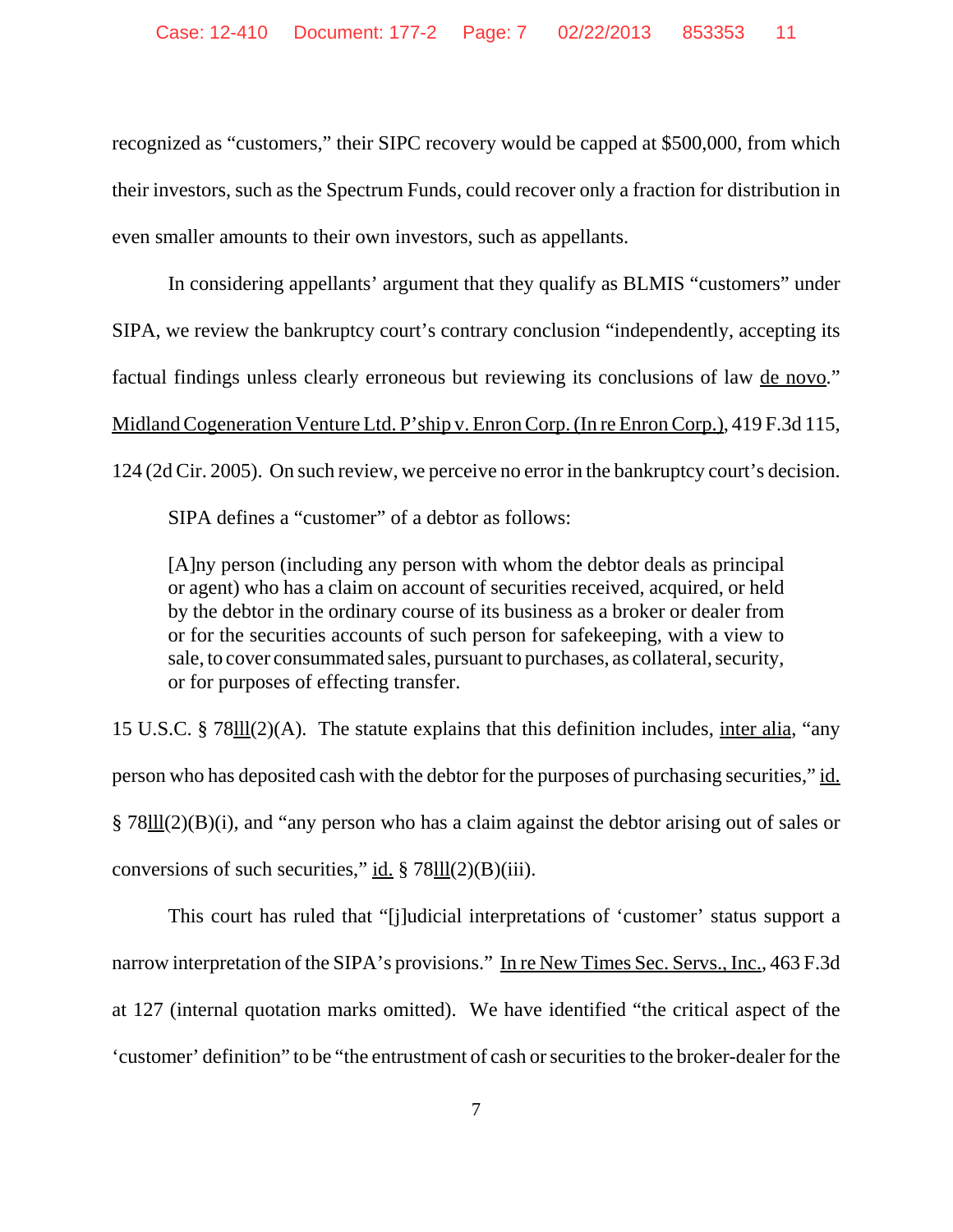purposes of trading securities." In re Bernard L. Madoff Inv. Sec. LLC, 654 F.3d 229, 236 (2d Cir. 2011) (emphasis and internal quotation marks omitted).

Appellants fail to satisfy this critical requirement. The record shows that they: (1) had no direct financial relationship with BLMIS, (2) had no property interest in the assets that the Feeder Funds invested with BLMIS, (3) had no securities accounts with BLMIS, (4) lacked control over the Feeder Funds' investments with BLMIS, and (5) were not identified or otherwise reflected in BLMIS's books and records. In SIPC v. Morgan, Kennedy & Co., 533 F.2d 1314 (2d Cir. 1976), we relied on similar factors to conclude that employee-beneficiaries of a profit-sharing plan were not "customers" of a debtor under SIPA. See id. at 1318. Such analysis continues to provide the appropriate framework for identifying a SIPA debtor's "customers." Thus, as in Morgan Kennedy, we here reject appellants' argument that they qualify as "customers" of the debtor. Appellants' urged construction not only would depart from the "narrow interpretation" mandated by our precedent, see In re New Times Sec. Servs., Inc., 463 F.3d at 127, but also would stretch the word "customers" "wholly beyond [the] limits" of its understood meaning, see SIPC v. Morgan, Kennedy & Co., 533 F.2d at 1318. Accordingly, like the Trustee, the bankruptcy court, and the district court, we conclude that appellants do not qualify as BLMIS "customers" under SIPA.

Appellants seek to distinguish this case from Morgan Kennedy, claiming that they did exercise a degree of control over the Feeder Funds' investments with BLMIS. The

8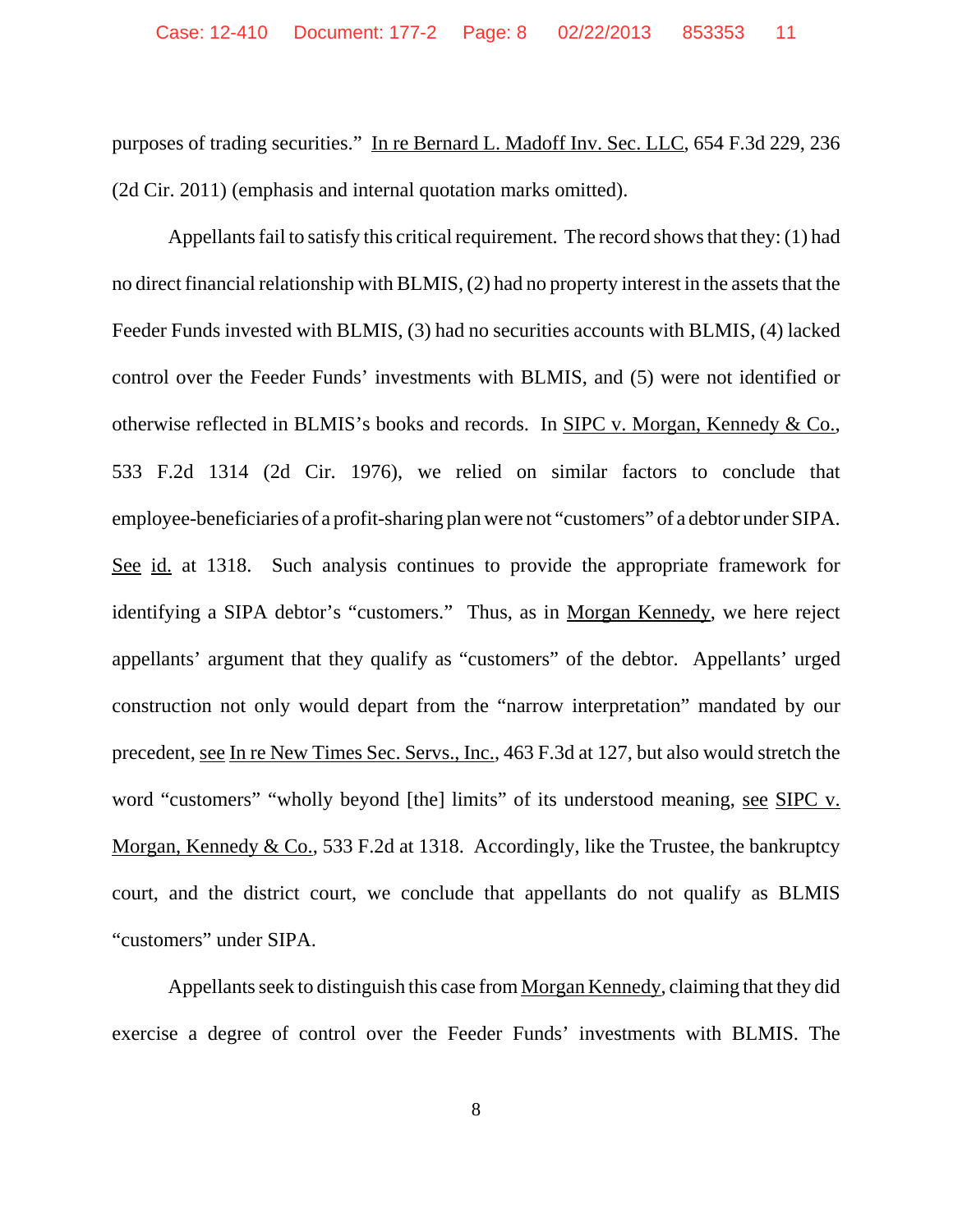bankruptcy court, however, expressly found to the contrary, relying on the Feeder Funds' explanatory material, which demonstrated that appellants yielded exclusive control over investment decisions to the Feeder Funds. This conclusion finds support in the record. For example, the offering memorandum of the Rye Select Broad Market Prime Fund, L.P., indicates that the limited partners have no authority to make investment decisions. See Rye Select Broad Mkt. Prime Fund, L.P., Amended & Restated Confidential Private Placement Memorandum, J.A.1391 ("The General Partner has sole responsibility for contacting the . . . Investment Advisors regarding trading activity, as well as the sole right to hire or terminate the . . . Investment Advisors."); id. at 1396–97 (stating that decisions regarding partnership's investment objective and process are made by General Partner). Appellants have pointed to no evidence to the contrary. Thus, there is no record basis for us to identify clear error in this factual finding. But even if appellants could demonstrate that they exercised some level of control over the Feeder Funds' investments, that fact, standing alone, would be insufficient to confer "customer" status on appellants given that, individually, they "made no purchases, transacted no business, and had no dealings whatsoever" with BLMIS. SIPC v. Morgan, Kennedy & Co., 533 F.2d at 1318.

Similarly unpersuasive is appellants' argument that they are BLMIS "customers" because they always intended that the money they invested in the Spectrum Funds would, in the end, be invested in BLMIS. The argument fails because the limited partnership interests sold by the Feeder Funds to investors, such as the Spectrum Funds, did not confer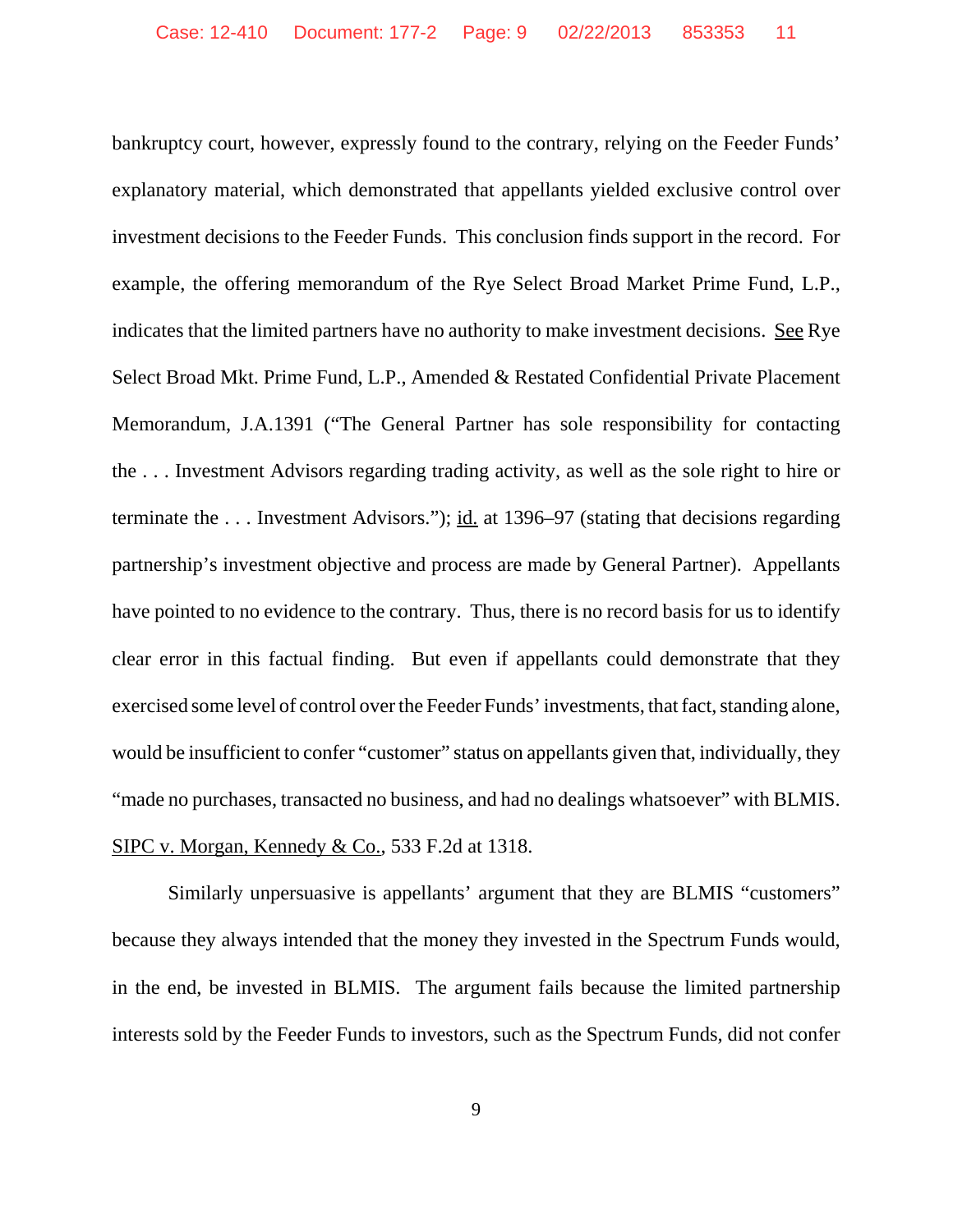an ownership interest in money that the Feeder Funds ultimately invested in BLMIS. See 6 Del. C. § 17-701; see also In re Marriott Hotel Props. II Ltd. P'ship, No. CIV-A-14961, 2000 WL 128875, at \*15 (Del. Ch. Jan. 24, 2000) ("Section 17-701 of the Delaware Revised Uniform Limited Partnership Act . . . has been interpreted to preclude the attempt to equate ownership interests in a partnership with ownership of partnership property."). Thus, regardless of their intent, appellants never entrusted their cash or securities to BLMIS and, thus, fail to satisfy this "critical aspect of the 'customer' definition." In re Bernard L. Madoff Inv. Sec. LLC, 654 F.3d at 236 (internal quotation marks omitted); see SIPC v. Morgan, Kennedy & Co., 533 F.2d at 1318; see also 1-12 Collier on Bankruptcy ¶ 12.12 (16th ed. 2012) ("[A] claimant will not be entitled to customer protection under SIPA unless the debtor actually receives the claimant's cash or securities; the debtor must actually have come into possession or control.").

Out-of-circuit cases cited by appellants do not aid their argument. See Ahammed v. SIPC (In re Primeline Sec. Corp.), 295 F.3d 1100 (10th Cir. 2002); Focht v. Heebner (In re Old Naples Sec., Inc.), 223 F.3d 1296 (11th Cir. 2000). In each of those cases, the claimants provided money to an ostensible agent of a broker-debtor for the purpose of investing their money through the broker-debtor, but the agent instead misappropriated the funds. See In re Primeline Sec. Corp., 295 F.3d at 1107–08; In re Old Naples Sec., Inc., 223 F.3d at 1303–04. The courts concluded that the claimants were "customers" of the broker-debtor because, in each case, they intended to deposit their money with the broker-debtor; they